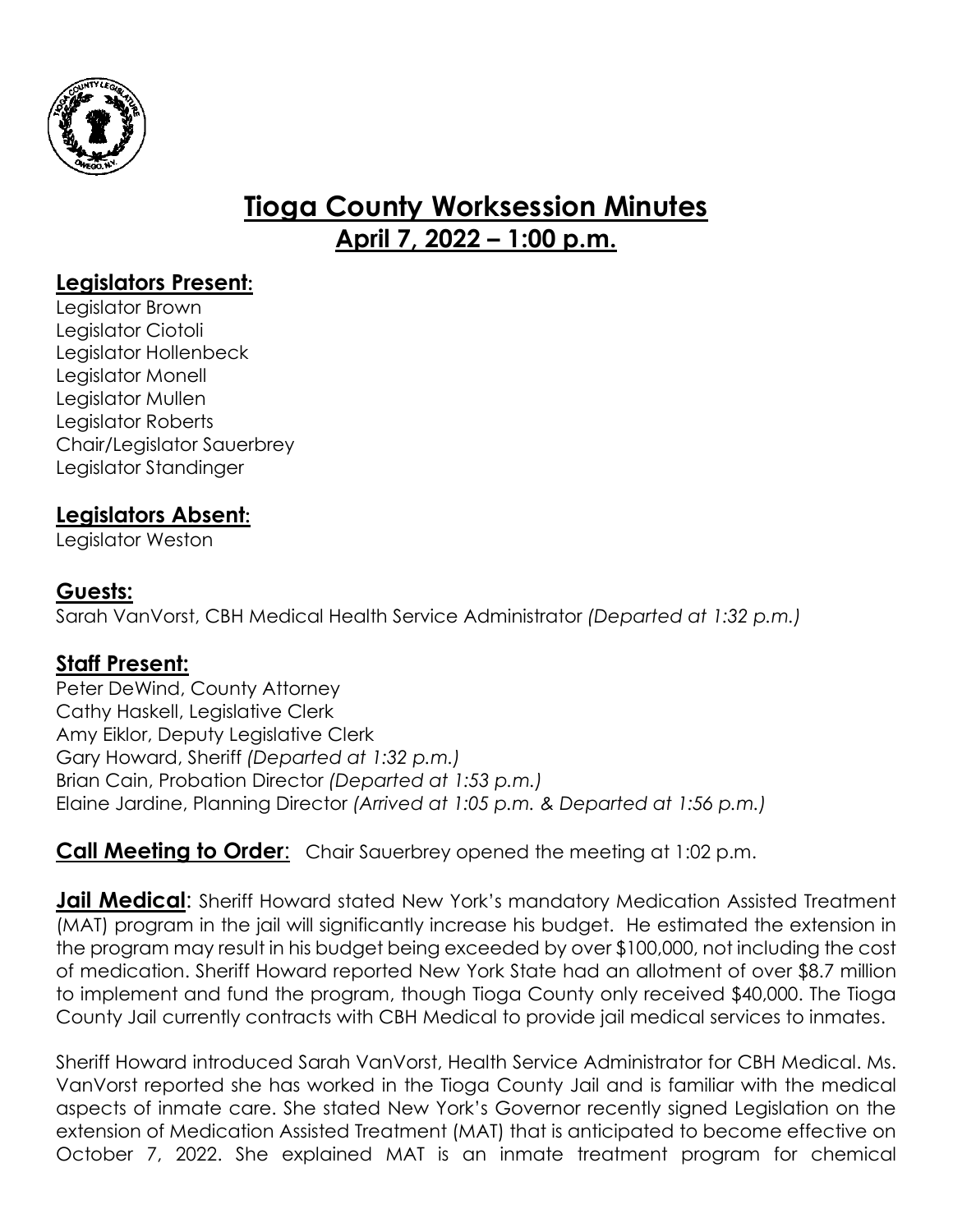dependence and abuse using prescription medication from an authorized prescriber. After a medical screening, inmates that are determined to have a substance use disorder are offered placement in the program. The program must also be offered to incoming individuals already using a MAT program prior to incarceration. Ms. VanVorst explained currently, incarcerated addicts are monitored through the withdrawal process, which takes an average of five days. She reported there are currently five providers in Tioga County that are authorized to prescribe certain medication for opioid addiction. It is up to the provider to determine what medication the individual should be prescribed.

Along with medication, an opioid treatment program must be offered to inmates. Ms. VanVorst stated Tioga County has limited resources compared to Broome County. Changes to MAT also states that inmates not currently on the medication, have a right to be on it, though an assessment is required. Blood work, health history, and a physical are required steps to become eligible for the MAT program. As a result, jail medical staff have more paperwork, monitoring, and increased duties. Ms. VanVorst reported there is no way to predict what type of medication an individual is on when they become incarcerated. For example, methadone can only be prescribed by a methadone clinic and there is no clinic in Tioga County. As a result, inmates must be transported to Binghamton for treatment, which further adds to the cost and burden. Ms. VanVorst explained that the MAT program has essentially made jails an inpatient drug treatment program.

Chair Sauerbrey inquired if Tioga County's Mental Hygiene Department could help provide treatment services to inmates. Ms. VanVorst replied that Mental Hygiene is already helping with providers and telemedicine. A treatment plan is required along with medication under the MAT program. The estimated cost of medication is unknown as it's impossible to predict what medication and how many inmates will need to be enrolled in the program. Ms. VanVorst provided a very rough estimate on the cost of medication using last year's jail statistics. She estimated the cost of opioid medication per year is between \$15,000 and \$25,000. A 30-day supply of suboxone costs around \$112 per person. If a provider were to prescribe a monthly injection of sublocade, that would cost \$1,700 per person.

Legislator Standinger stated the contract with CBH Medical will have to be reviewed. Ms. VanVorst replied that the current contract does not include drug treatment services. In order to provide medical services under the MAT program, Ms. VanVorst would need additional assistance at least three times per week. One medication that is often prescribed requires monitoring for thirty minutes after it's administered. Sheriff Howard stated the current CBH contract has a \$50,000 per year cap on prescriptions. Last year, without the MAT program, the jail went over the cap by over \$6,000. County Attorney DeWind stated the CBH contract may have to be re-evaluated to have add-ons included for the additional services and medication. The Legislature thanked Ms. VanVorst for her presentation and information.

**CCE Request:** Chair Sauerbrey reported Cornell Cooperative Extension's (CCE) Executive Director, T Hanson, asked if her staff could use the kitchen equipment in the basement at 56 Main Street. Chair Sauerbrey told Ms. Hanson that she would ask the Legislature what their stance is. Legislator Monell asked if CCE currently rents the basement space. Chair Sauerbrey replied no, they do not rent the space, but it is CCE's kitchen equipment.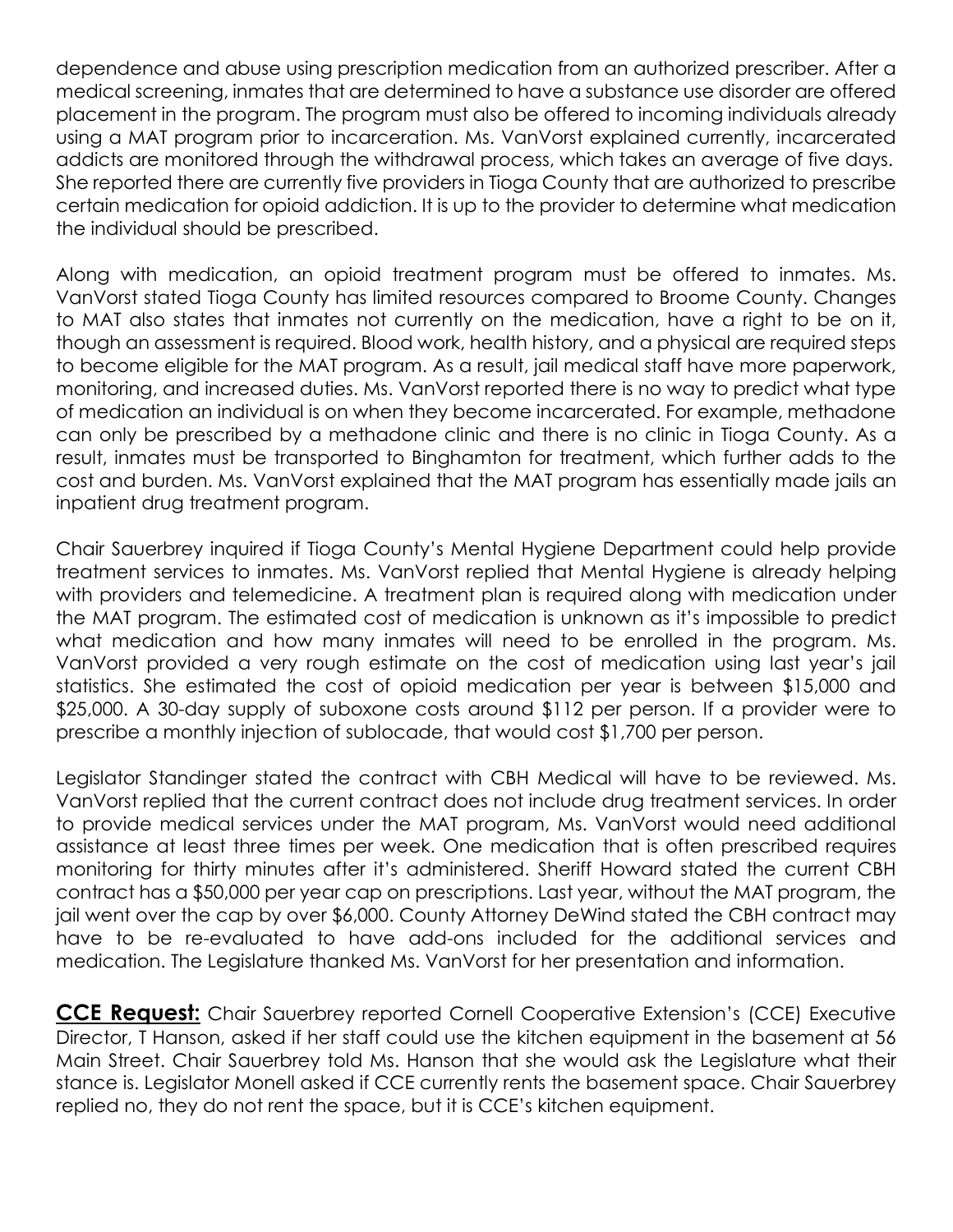Chair Sauerbrey reported CCE has insurance, will take care of the cleaning, and take out the garbage in the space. The kitchen space will have to first be inspected by Public Health before it can be used. Chair Sauerbrey stated the space has been vacant for quite some time and needs to be cleaned. Legislator Monell inquired what Tioga County's liability could potentially be. County Attorney DeWind responded that Tioga County has insurance but a lease or contract should be drafted.

Legislator Roberts asked if CCE's liability insurance was equal to Tioga County's liability insurance. County Attorney DeWind stated their liability insurance is less than Tioga County's. Chair Sauerbrey asked Legislator Brown, who is on CCE's Board of Directors, if he had any additional information on the request. He replied that it was touched upon at a meeting that staff may need to prepare items for farmer's markets, but had no additional information. Chair Sauerbrey asked Legislator Brown if he could gather more details and report back to the Legislature at the April 21 Worksession.

**Approval of Worksession Minutes**: On motion of Legislator Monell, seconded by Legislator Roberts, the March 24, 2022 minutes were unanimously approved by the Legislators in attendance.

#### **Action Items:** Currently, we have none.

**Legislative Support:** Legislative Clerk Haskell asked for approval of the March 10, 2022 Legislative Support committee minutes. On motion of Legislator Monell, seconded by Legislator Standinger and unanimously carried, the minutes were approved.

Legislative Clerk Haskell reported the following:

- Local Law No. 3 of 2022 has been filed and the 45-day written communication notice was submitted to known carriers. A waiver was filed and approved by NYS Taxation & Finance allowing for a 30-day notice as opposed to a 90-day notice. Ms. Haskell reported Tioga County is on target for the collection start date of June 1, 2022.
- The mandatory Financial Disclosure form is to be submitted no later than May 15
- Ms. Haskell will attend the Legislative Clerk's Conference May 18 and May 19 in Cattaraugus County
- Ms. Haskell reported the Legislative Clerk's goals from the 2016 Strategic Plan have all been met as most pertained to the implementation of Munis
- Ms. Haskell stated every year, she asks the Legislators for a collection to go towards a Legislator Fund, which is then used for contributions towards retirements or funerals. Ms. Haskell keeps all receipts and has an excel spreadsheet to track expenses. There is currently a carryover of \$45 from last year.

**Resolutions:** Ms. Haskell reviewed the agenda and resolutions for the April 12, 2022 Legislature meeting with discussion occurring on the following: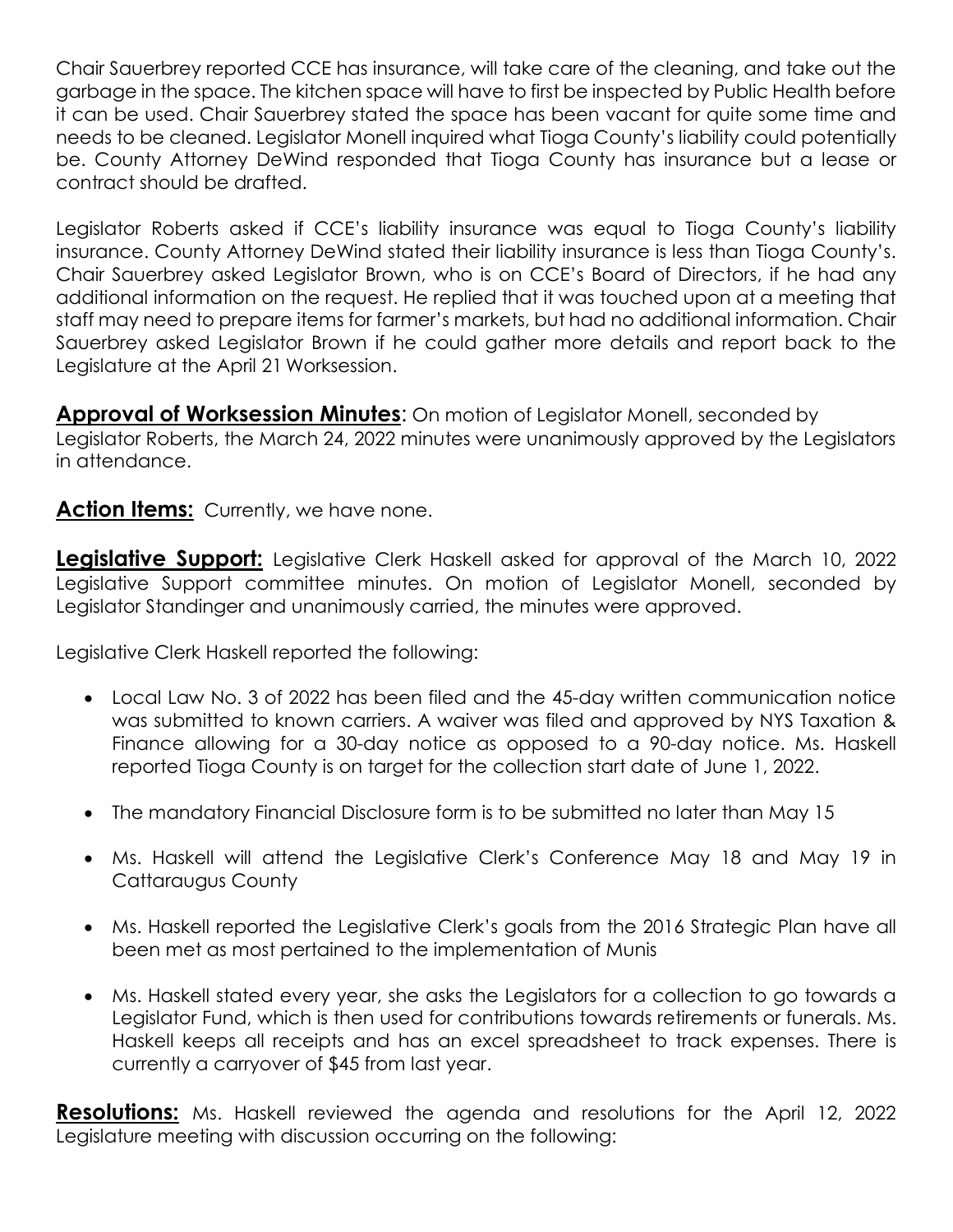- *Appropriation of Funds and Budget Modification Tioga County Veterans' Service* Agency: Ms. Haskell reported Tioga County's Veterans' Service Agency (TCVSA) received a grant to set-up and implement a model national program in collaboration with the counties of Cayuga, Chemung, Cortland, Schuyler and Tompkins Counties. The two-year grant of \$70,000 is meant to assist transitioning service members and veterans as they shift from military to civilian life. The disbursement schedule is still unknown but it's possible that TCVSA may receive \$40,000 in year one and \$30,000 in year two. The resolution is written so the full \$70,000 can be appropriated now.
- *Authorization to Create and Fill Two (2) Positions: Assistant Fire Coordinator (PT)* **Emergency Services:** Ms. Haskell stated this resolution was slightly modified to include the two names of the individuals filling the positions.
- *Create and Fill Temporary Position (Public Works):* Ms. Haskell reported this resolution went through Public Works and Personnel Committees this morning. Through discussion at both committees, the resolution was revised to increase the hourly salary to \$18.96 per hour. The salary was approved by both committees.
- *Appointment of Republican Deputy Commissioner of Elections Board:* Ms. Haskell stated the candidate is coming over from the County Clerk's Office, which will cause a vacancy in that department.

Ms. Haskell reported the following resolutions were presented as a stand-alone resolutions:

- *Authorize Vacation Time Advance for Lisa Baker Probation Officer:* Ms. Haskell reported this resolution was discussed in Executive Session at the Public Safety committee. Probation Director, Brian Cain, stated his employee is having medical issues and her accruals may not cover her entire medical leave of absence due to prior unforeseen medical absences. The employee is requesting an advance of her earned vacation time to cover the remaining portion of her leave. The employee's anniversary date is May 12, upon which her vacation time would normally become available. The resolution states that advanced vacation hours used shall immediately be deducted from the employee's balance on May 12, 2022 when her earned time is made available. The Legislators had no objection to the resolution and agreed to include it in the April 12, 2022 agenda packet.
- *Authorize Submission of Appalachian Regional Commission Power Grant Application:* Ms. Haskell stated this resolution came out of Economic Development and Planning and was discussed at the ED&P committee meeting, though was originally going to be presented in May. However, following committee, it was discovered that the grant due date was in April. Planning Director, Elaine Jardine, reported the due date is April 29 and American Rescue Plan Act (ARPA) funds are currently available. Ms. Jardine explained the purpose of the dark fiber grant is to bring broadband up Route 38 in the Village of Owego to Route 79 in Richford. Chair Sauerbrey stated the unique aspect of the grant is that the fiber lines will go up the Industrial Development Agency's railroad, thus avoiding a State right-of-way, which would cost Tioga County around \$75,000 annually to use. The resolution authorizes ED&P to apply for the grant. The Legislators were in favor of the resolution and agreed to include it in the April 12, 2022 agenda packet.